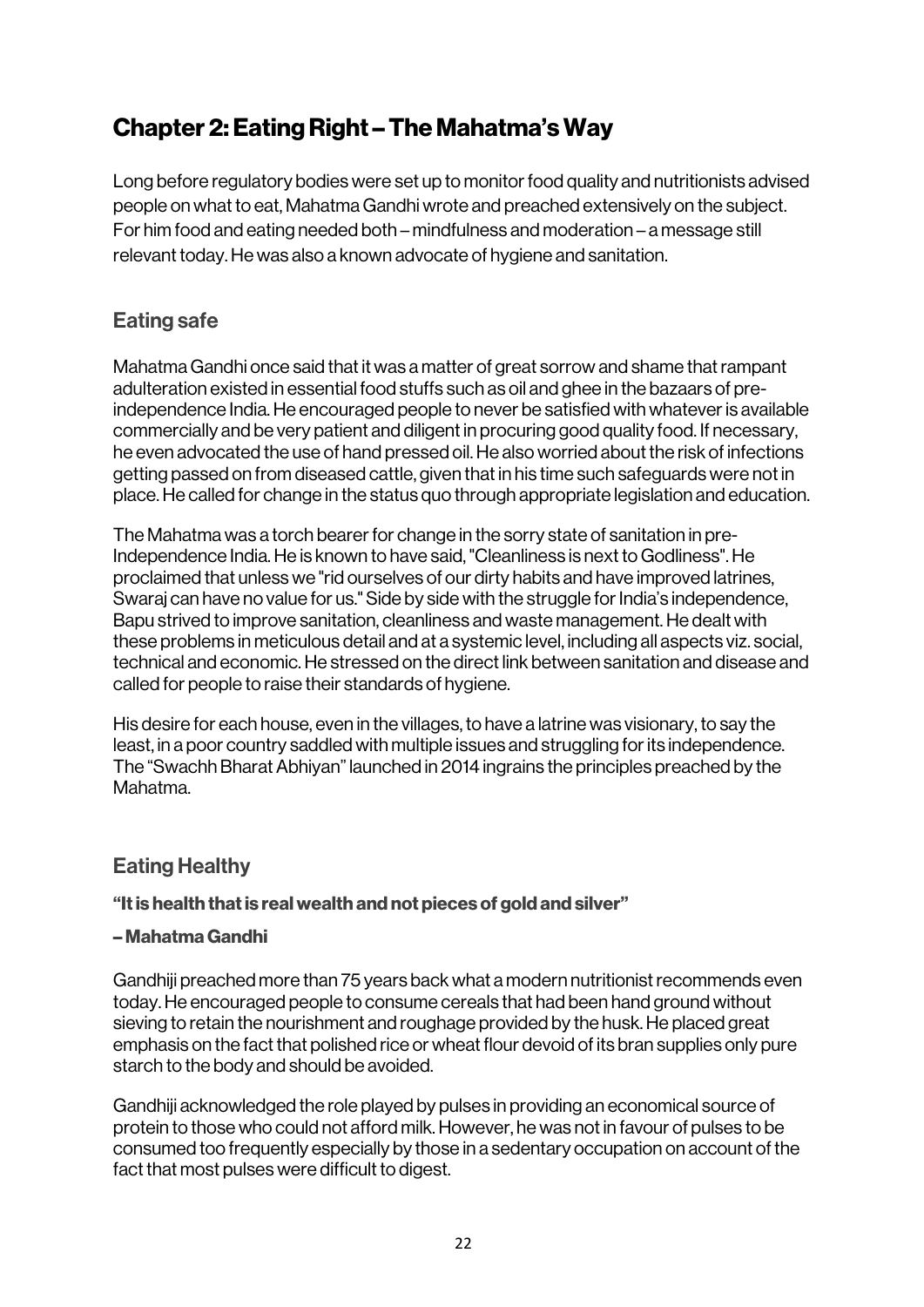He placed great importance on consumption of fresh vegetables and decried the fact that these were often unavailable at reasonable prices, especially in rural India. He prioritised green leafy vegetables and said that certain vegetables viz. cucumber, tomatoes, mustard, garden cress (*Chandrashoor)* and other tender leaves need not be cooked and should be washed properly and eaten raw in small quantities. He de-emphasised potatoes, sweet potatoes and yam, which he classified along with starch-supplying cereals.

On fruits, Gandhiji recommended a diet inclusive of seasonal fruits, e.g. mangoes, grapes etc. He said that the best time for taking fruits is in the morning. According to him a perfect breakfast consisted of milk and fruits, especially banana. He felt that the juice of two sour limes should be taken every day in water or with vegetables.

Gandhiji preferred the use of ghee over oil as he felt that ghee was easier to digest and nutritionally superior to oil. He lamented the undue prominence given to sugar, especially by city folk through their over-consumption of milk-based sweets and warned of the harmful effects of sugar. For both, fats and sweets he recommended moderation.

Gandhiji initially considered milk to be an animal product and felt that it had no place in a vegetarian diet. Moreover, his view was that man had no moral right to consume any other milk other than mother's milk in infancy. However, after a severe bout of dysentery and resultant extreme loss of weight, he reluctantly accepted medical advice to take goat's milk to overcome his malnutrition. He acknowledged the beneficial impact that it had on his recovery and revised his original opposition to milk. He also recommended milk for being a source of protein which was relatively easy to digest as compared to vegetarian sources of protein.

Gandhiji's frequent fasting as a part of his Satyagraha movement is also well known. But for him, fasting was not only a means to rally the masses to a cause but also a path to good health. Prior to commencement of a fast he would usually fortify himself with lemon juice honey and warm water. Importantly, he also believed that fasting was the "truest prayer" and that it cleansed the soul and led to spiritual upliftment.

In fasting, Gandhiji proved his prescience. It is only recently that science has recognised the benefits of fasting in detoxification of the body and utilisation of unused fat deposits, amongst many others. The 2016 Nobel Laureate, Dr Yoshinori Ohsumi discovered the process of autophagy through which the body degrades and recycles damaged cells, proteins and toxins. Other benefits such as a decreased risk of diabetes and cardiovascular disease, protection from cancer and inflammation, balanced lipid profiles, lower blood pressure etc. are also known to be associated with fasting.

## Eating Sustainable

Mahatma Gandhi's principle of non-violence is very well known across the world. But not many may be aware that his principle extended beyond how we treat our fellow human beings to how we treat the denizens of the animal kingdom. Indeed, his strong espousal of vegetarianism was rooted in that thought. He famously said, "Man was not born a carnivorous animal, but born to live on fruits and herbs that the earth grows".

Gandhiji preferred a simple diet of brown rice and seasonal, locally grown vegetables and snacks made of plantain with groundnut paste. He opted for jaggery rather than refined